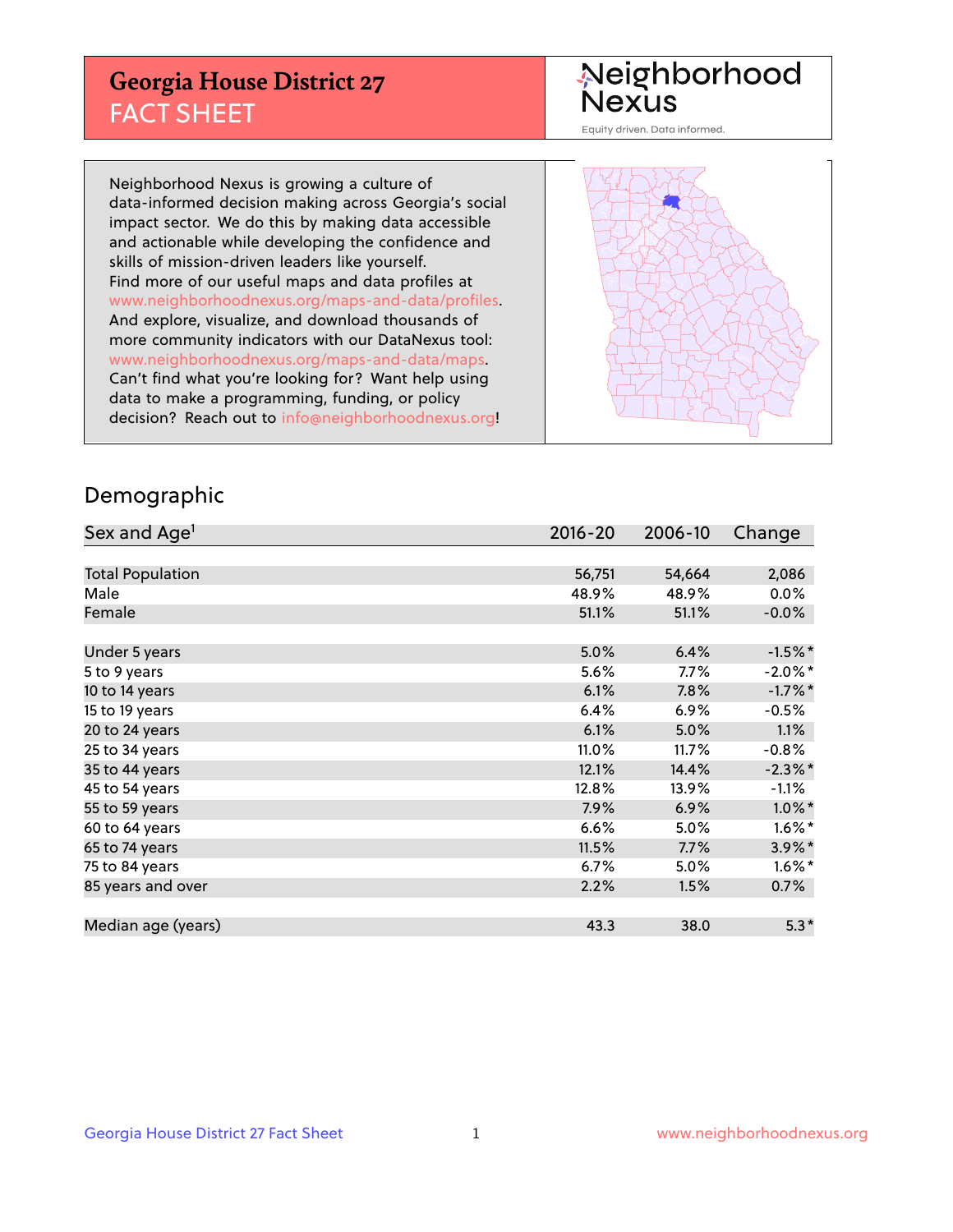## Demographic, continued...

| Race <sup>2</sup>                                            | $2016 - 20$ | 2006-10 | Change     |
|--------------------------------------------------------------|-------------|---------|------------|
| <b>Total population</b>                                      | 56,751      | 54,664  | 2,086      |
| One race                                                     | 97.3%       | 98.8%   | $-1.5%$ *  |
| White                                                        | 90.4%       | 90.9%   | $-0.4%$    |
| <b>Black or African American</b>                             | 4.5%        | 3.4%    | 1.1%       |
| American Indian and Alaska Native                            | 0.1%        | 0.3%    | $-0.2%$    |
| Asian                                                        | 1.0%        | 1.0%    | $-0.1%$    |
| Native Hawaiian and Other Pacific Islander                   | 0.0%        | 0.0%    | 0.0%       |
| Some other race                                              | 1.3%        | 3.2%    | $-1.9%$    |
| Two or more races                                            | 2.7%        | 1.2%    | $1.5\%$ *  |
| Race alone or in combination with other race(s) <sup>3</sup> | $2016 - 20$ | 2006-10 | Change     |
| Total population                                             | 56,751      | 54,664  | 2,086      |
| White                                                        | 93.1%       | 91.9%   | 1.2%       |
| <b>Black or African American</b>                             | 5.6%        | 4.0%    | 1.5%       |
| American Indian and Alaska Native                            | 0.7%        | 0.6%    | 0.0%       |
| Asian                                                        | 1.3%        | 1.1%    | 0.1%       |
| Native Hawaiian and Other Pacific Islander                   | 0.1%        | 0.0%    | 0.0%       |
| Some other race                                              | 2.1%        | 3.5%    | $-1.4%$    |
|                                                              |             |         |            |
| Hispanic or Latino and Race <sup>4</sup>                     | $2016 - 20$ | 2006-10 | Change     |
| Total population                                             | 56,751      | 54,664  | 2,086      |
| Hispanic or Latino (of any race)                             | 11.7%       | 11.5%   | 0.2%       |
| Not Hispanic or Latino                                       | 88.3%       | 88.5%   | $-0.2%$    |
| White alone                                                  | 80.8%       | 82.8%   | $-2.0\%$ * |
| Black or African American alone                              | 4.5%        | 3.4%    | 1.1%       |
| American Indian and Alaska Native alone                      | 0.1%        | 0.3%    | $-0.2%$    |
| Asian alone                                                  | 1.0%        | 1.0%    | $-0.1%$    |
| Native Hawaiian and Other Pacific Islander alone             | $0.0\%$     | 0.0%    | $-0.0%$    |
| Some other race alone                                        | 0.1%        | 0.0%    | 0.1%       |
| Two or more races                                            | 1.9%        | 1.0%    | $0.9\%$ *  |
| U.S. Citizenship Status <sup>5</sup>                         | $2016 - 20$ | 2006-10 | Change     |
|                                                              |             |         |            |
| Foreign-born population                                      | 3,393       | 3,729   | $-337$     |
| Naturalized U.S. citizen                                     | 36.8%       | 22.6%   | 14.2%*     |
| Not a U.S. citizen                                           | 63.2%       | 77.4%   | $-14.2%$   |
| Citizen, Voting Age Population <sup>6</sup>                  | 2016-20     | 2006-10 | Change     |
| Citizen, 18 and over population                              | 42,780      | 37,819  | 4,962*     |
| Male                                                         | 47.1%       | 47.0%   | 0.1%       |
| Female                                                       | 52.9%       | 53.0%   | $-0.1%$    |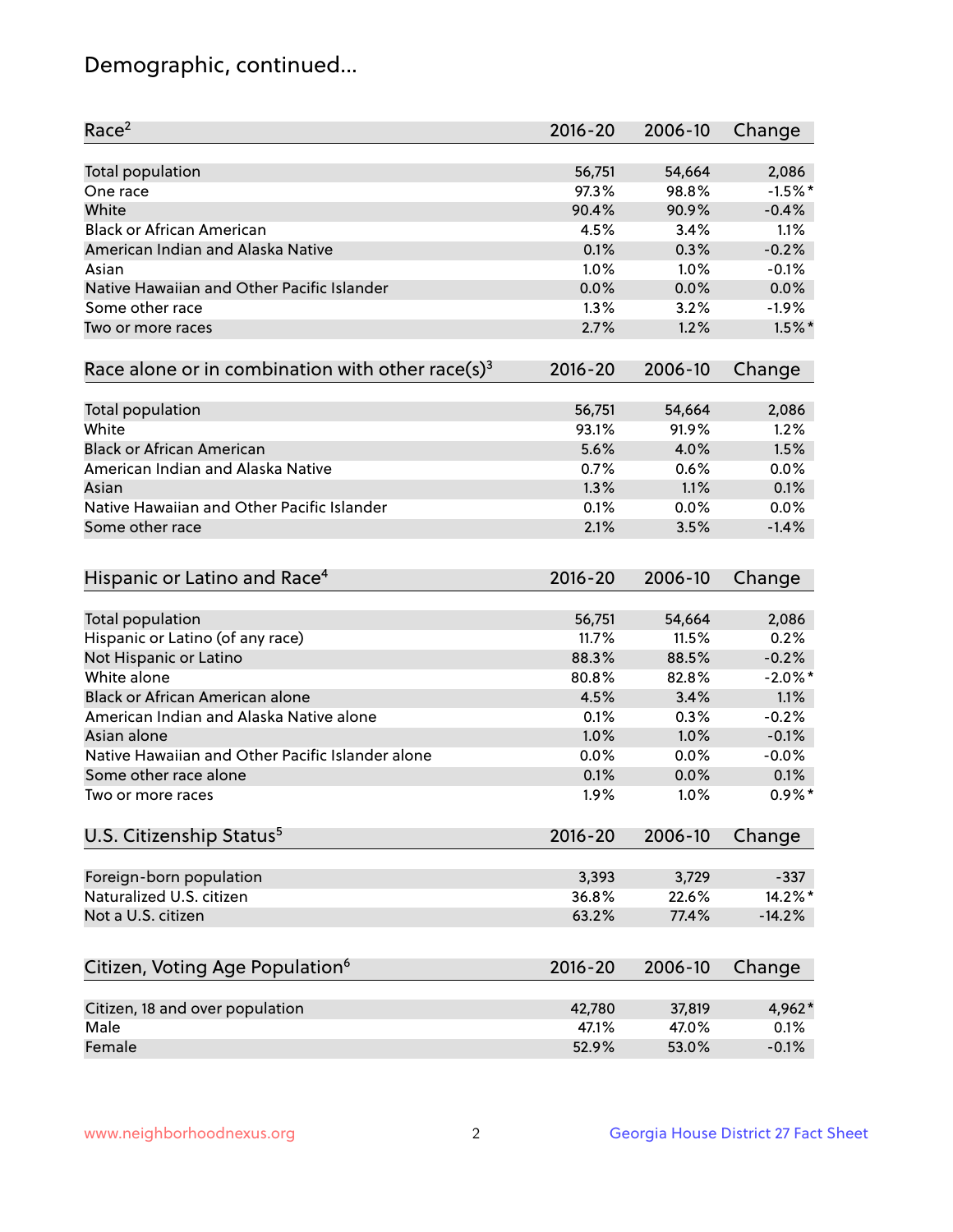#### Economic

| Income <sup>7</sup>                                 | $2016 - 20$ | 2006-10 | Change     |
|-----------------------------------------------------|-------------|---------|------------|
|                                                     |             |         |            |
| All households                                      | 20,673      | 20,309  | 364        |
| Less than \$10,000                                  | 3.8%        | 6.3%    | $-2.5%$ *  |
| \$10,000 to \$14,999                                | 3.9%        | 4.7%    | $-0.9%$    |
| \$15,000 to \$24,999                                | 8.1%        | 11.6%   | $-3.5%$ *  |
| \$25,000 to \$34,999                                | 9.0%        | 10.9%   | $-1.9%$    |
| \$35,000 to \$49,999                                | 13.1%       | 14.4%   | $-1.3%$    |
| \$50,000 to \$74,999                                | 18.0%       | 18.6%   | $-0.7%$    |
| \$75,000 to \$99,999                                | 14.5%       | 12.7%   | 1.9%       |
| \$100,000 to \$149,999                              | 17.2%       | 12.0%   | $5.3\%$ *  |
| \$150,000 to \$199,999                              | 6.1%        | 4.2%    | $2.0\%$ *  |
| \$200,000 or more                                   | 6.3%        | 4.7%    | $1.6\%$ *  |
| Median household income (dollars)                   | 66,541      | 52,600  | 13,941*    |
| Mean household income (dollars)                     | 89,512      | 72,421  | 17,092*    |
| With earnings                                       | 74.2%       | 80.1%   | $-5.9\%$ * |
| Mean earnings (dollars)                             | 85,139      | 71,683  | 13,456*    |
| <b>With Social Security</b>                         | 38.3%       | 29.4%   | 8.9%*      |
| Mean Social Security income (dollars)               | 22,332      | 16,257  | $6,074*$   |
| With retirement income                              | 25.7%       | 18.3%   | $7.4\%$ *  |
| Mean retirement income (dollars)                    | 32,808      | 22,212  | 10,595*    |
| With Supplemental Security Income                   | 6.2%        | 2.8%    | $3.4\%$ *  |
| Mean Supplemental Security Income (dollars)         | 10,332      | 8,566   | 1,766      |
| With cash public assistance income                  | 1.3%        | 1.7%    | $-0.3%$    |
| Mean cash public assistance income (dollars)        | 1,242       | 3,365   | $-2,123$   |
| With Food Stamp/SNAP benefits in the past 12 months | 8.9%        | 8.9%    | 0.1%       |
|                                                     |             |         |            |
| Families                                            | 15,255      | 15,262  | -6         |
| Less than \$10,000                                  | 2.3%        | 4.2%    | $-1.9%$ *  |
| \$10,000 to \$14,999                                | 1.9%        | 3.1%    | $-1.2%$    |
| \$15,000 to \$24,999                                | 5.1%        | 8.9%    | $-3.9\%$ * |
| \$25,000 to \$34,999                                | 7.4%        | 9.7%    | $-2.2%$    |
| \$35,000 to \$49,999                                | 12.4%       | 13.2%   | $-0.7%$    |
| \$50,000 to \$74,999                                | 19.3%       | 20.3%   | $-1.0%$    |
| \$75,000 to \$99,999                                | 16.1%       | 14.6%   | 1.5%       |
| \$100,000 to \$149,999                              | 20.5%       | 15.1%   | $5.4\%$ *  |
| \$150,000 to \$199,999                              | 7.5%        | 4.8%    | $2.6\%$ *  |
| \$200,000 or more                                   | 7.6%        | 6.0%    | 1.6%       |
| Median family income (dollars)                      | 77,431      | 63,298  | 14,134*    |
| Mean family income (dollars)                        | 100,534     | 82,808  | 17,727*    |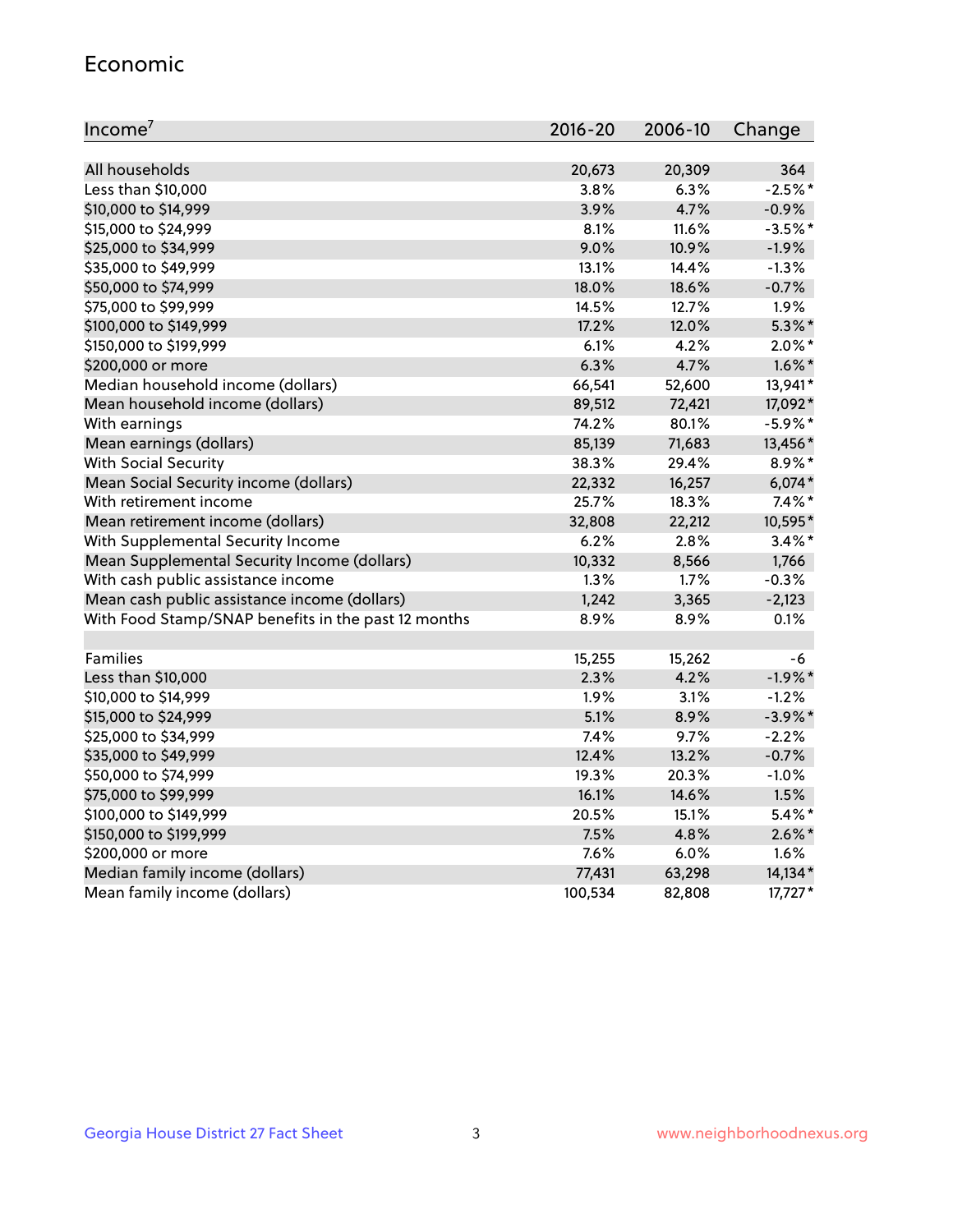## Economic, continued...

| Income, continued <sup>8</sup>                                        | $2016 - 20$ | 2006-10 | Change      |
|-----------------------------------------------------------------------|-------------|---------|-------------|
|                                                                       |             |         |             |
| Nonfamily households                                                  | 5,418       | 5,047   | 370         |
| Median nonfamily income (dollars)                                     | 34,965      | 28,655  | $6,310*$    |
| Mean nonfamily income (dollars)                                       | 53,434      | 38,476  | 14,958*     |
| Median earnings for workers (dollars)                                 | 32,587      | 30,376  | $2,210*$    |
| Median earnings for male full-time, year-round workers                | 48,492      | 44,150  | 4,342*      |
| (dollars)                                                             |             |         |             |
| Median earnings for female full-time, year-round workers<br>(dollars) | 37,607      | 35,382  | $2,225*$    |
| Per capita income (dollars)                                           | 34,053      | 27,119  | $6,934*$    |
|                                                                       |             |         |             |
| Families and People Below Poverty Level <sup>9</sup>                  | $2016 - 20$ | 2006-10 | Change      |
|                                                                       |             |         |             |
| <b>All families</b>                                                   | 7.4%        | 10.7%   | $-3.2\%$ *  |
| With related children under 18 years                                  | 10.6%       | 17.3%   | $-6.7%$     |
| With related children under 5 years only                              | 8.8%        | 13.5%   | $-4.6%$     |
| Married couple families                                               | 5.8%        | 6.3%    | $-0.6%$     |
| With related children under 18 years                                  | 7.0%        | 10.5%   | $-3.5%$     |
| With related children under 5 years only                              | 7.3%        | 9.7%    | $-2.4%$     |
| Families with female householder, no husband present                  | 16.5%       | 26.5%   | $-10.0%$    |
| With related children under 18 years                                  | 24.9%       | 35.8%   | $-10.9%$    |
| With related children under 5 years only                              | 34.0%       | 26.1%   | 7.8%        |
| All people                                                            | 9.9%        | 14.2%   | $-4.3\%$ *  |
| Under 18 years                                                        | 12.7%       | 21.9%   | $-9.2%$     |
| Related children under 18 years                                       | 12.6%       | 21.6%   | $-9.0\%$ *  |
| Related children under 5 years                                        | 15.6%       | 24.2%   | $-8.6%$     |
| Related children 5 to 17 years                                        | 11.6%       | 20.8%   | $-9.1%$     |
| 18 years and over                                                     | 9.2%        | 11.5%   | $-2.3%$     |
| 18 to 64 years                                                        | 8.7%        | 11.8%   | $-3.1%$     |
| 65 years and over                                                     | 10.5%       | 10.1%   | 0.4%        |
| People in families                                                    | 8.1%        | 12.7%   | $-4.7\%$ *  |
| Unrelated individuals 15 years and over                               | 21.3%       | 24.1%   | $-2.9%$     |
|                                                                       |             |         |             |
| Non-Hispanic white people                                             | 8.6%        | 8.9%    | $-0.3%$     |
| Black or African-American people                                      | 13.2%       | 29.2%   | $-15.9%$    |
| Asian people                                                          | $0.0\%$     | 1.6%    | $-1.6%$     |
| Hispanic or Latino people                                             | 18.8%       | 47.1%   | $-28.3\%$ * |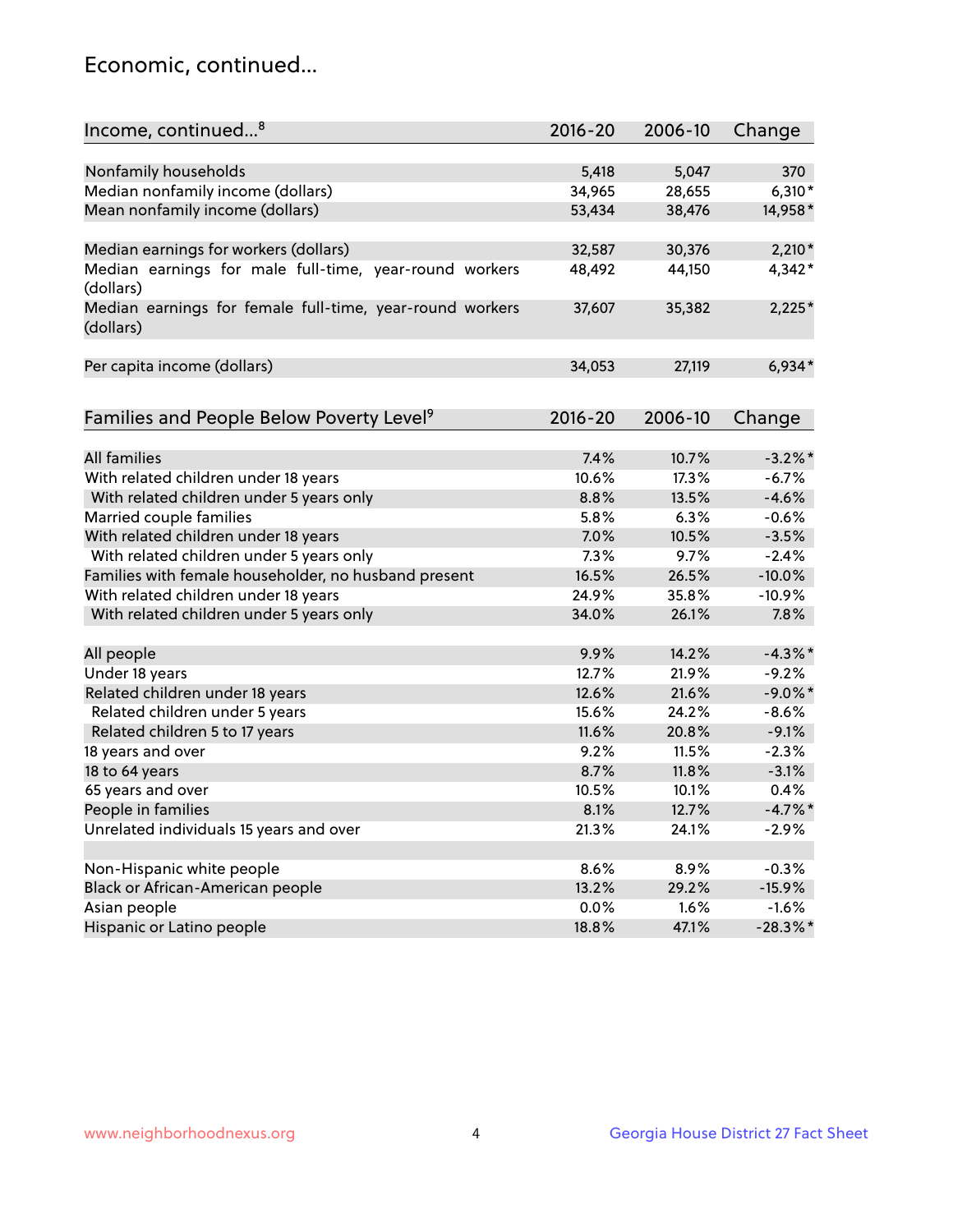## Employment

| Employment Status <sup>10</sup>                                             | $2016 - 20$ | 2006-10 | Change     |
|-----------------------------------------------------------------------------|-------------|---------|------------|
|                                                                             |             |         |            |
| Population 16 years and over                                                | 46,419      | 41,958  | $4,461*$   |
| In labor force                                                              | 60.2%       | 63.8%   | $-3.7%$    |
| Civilian labor force                                                        | 60.1%       | 63.6%   | $-3.4%$    |
| Employed                                                                    | 57.7%       | 59.3%   | $-1.5%$    |
| Unemployed                                                                  | 2.4%        | 4.3%    | $-1.9%$    |
| <b>Armed Forces</b>                                                         | 0.1%        | 0.3%    | $-0.2%$    |
| Not in labor force                                                          | 39.8%       | 36.2%   | 3.7%       |
|                                                                             |             |         |            |
| Civilian labor force                                                        | 27,915      | 26,667  | 1,248      |
| <b>Unemployment Rate</b>                                                    | 4.0%        | 6.8%    | $-2.8%$    |
| Females 16 years and over                                                   | 24,213      | 21,763  | $2,450*$   |
| In labor force                                                              | 55.2%       | 56.0%   | $-0.8%$    |
| Civilian labor force                                                        | 55.1%       | 56.0%   | $-0.9%$    |
| Employed                                                                    | 52.3%       | 52.2%   | 0.0%       |
|                                                                             |             |         |            |
| Own children of the householder under 6 years                               | 3,144       | 3,929   | $-785*$    |
| All parents in family in labor force                                        | 69.1%       | 58.9%   | 10.2%      |
|                                                                             |             |         |            |
| Own children of the householder 6 to 17 years                               | 8,290       | 9,499   | $-1,209*$  |
| All parents in family in labor force                                        | 69.1%       | 70.8%   | $-1.6%$    |
|                                                                             |             |         |            |
| Industry <sup>11</sup>                                                      | $2016 - 20$ | 2006-10 | Change     |
|                                                                             |             |         |            |
| Civilian employed population 16 years and over                              | 26,796      | 24,862  | 1,934      |
| Agriculture, forestry, fishing and hunting, and mining                      | 1.8%        | 1.9%    | $-0.0%$    |
| Construction                                                                | 7.9%        | 9.6%    | $-1.7%$    |
| Manufacturing                                                               | 15.6%       | 15.3%   | 0.3%       |
| Wholesale trade                                                             | 3.7%        | 4.1%    | $-0.4%$    |
| Retail trade                                                                | 13.3%       | 11.9%   | 1.4%       |
| Transportation and warehousing, and utilities                               | 4.3%        | 4.2%    | 0.1%       |
| Information                                                                 | 1.5%        | 1.9%    | $-0.3%$    |
| Finance and insurance, and real estate and rental and leasing               | 5.1%        | 6.3%    | $-1.2%$    |
| Professional, scientific, and management, and administrative                | $9.9\%$     | 7.7%    | $2.2\%$ *  |
| and waste management services                                               |             |         |            |
| Educational services, and health care and social assistance                 | 20.5%       | 23.4%   | $-2.8\%$ * |
| Arts, entertainment, and recreation, and accommodation and<br>food services | 7.8%        | 4.9%    | $2.9\%*$   |
| Other services, except public administration                                | 5.8%        | 5.0%    | 0.8%       |
| Public administration                                                       | 2.7%        | 3.9%    | $-1.3%$    |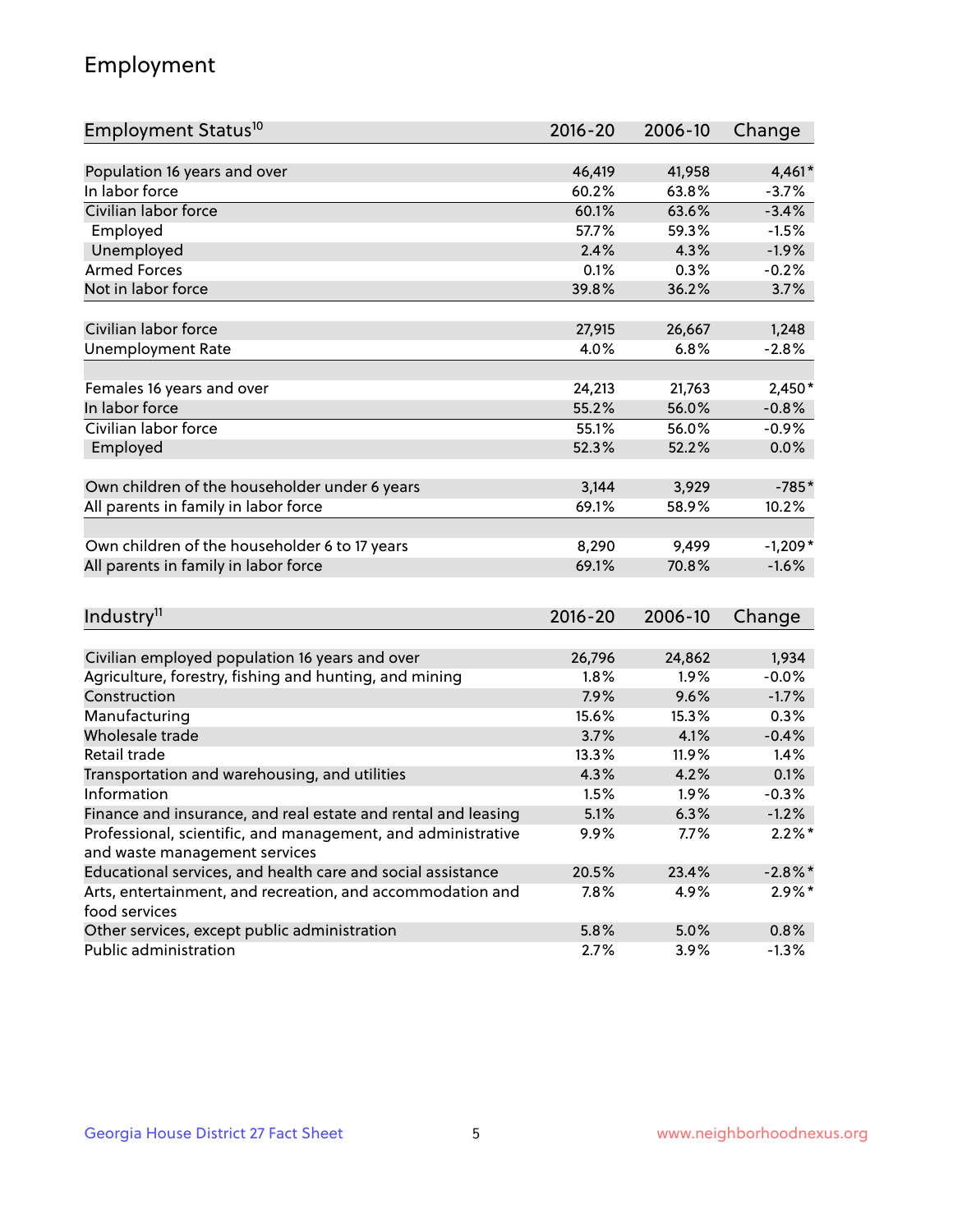## Employment, continued...

| Occupation <sup>12</sup>                                    | $2016 - 20$ | 2006-10 | Change     |
|-------------------------------------------------------------|-------------|---------|------------|
| Civilian employed population 16 years and over              | 26,796      | 24,862  | 1,934      |
| Management, business, science, and arts occupations         | 34.5%       | 33.7%   | 0.8%       |
| Service occupations                                         | 14.6%       | 13.2%   | 1.4%       |
| Sales and office occupations                                | 22.7%       | 25.1%   | $-2.3%$    |
| and<br>maintenance<br>Natural                               | 9.7%        | 12.8%   | $-3.1\%$ * |
| resources,<br>construction,<br>occupations                  |             |         |            |
| Production, transportation, and material moving occupations | 18.5%       | 15.3%   | $3.2\%$ *  |
| Class of Worker <sup>13</sup>                               | $2016 - 20$ | 2006-10 | Change     |
| Civilian employed population 16 years and over              | 26,796      | 24,862  | 1,934      |
| Private wage and salary workers                             | 81.6%       | 76.7%   | 4.9%       |
|                                                             |             |         | $-4.7%$    |
| Government workers                                          | 11.9%       | 16.6%   |            |
| Self-employed in own not incorporated business workers      | 6.4%        | 6.3%    | 0.1%       |
| Unpaid family workers                                       | 0.1%        | 0.4%    | $-0.3%$    |
| Job Flows <sup>14</sup>                                     | 2019        | 2010    | Change     |
|                                                             |             |         |            |
| Total Jobs in district                                      | 14,112      | 9,181   | 4,931      |
| Held by residents of district                               | 19.7%       | 23.6%   | $-3.9%$    |
| Held by non-residents of district                           | 80.3%       | 76.4%   | 3.9%       |
| Jobs by Industry Sector <sup>15</sup>                       | 2019        | 2010    | Change     |
|                                                             |             |         |            |
| Total Jobs in district                                      | 14,112      | 9,181   | 4,931      |
| Goods Producing sectors                                     | 39.5%       | 30.3%   | 9.1%       |
| Trade, Transportation, and Utilities sectors                | 16.7%       | 20.8%   | $-4.1%$    |
| All Other Services sectors                                  | 43.8%       | 48.8%   | $-5.0%$    |
| Total Jobs in district held by district residents           | 2,778       | 2,164   | 614        |
| <b>Goods Producing sectors</b>                              | 34.3%       | 22.6%   | 11.8%      |
| Trade, Transportation, and Utilities sectors                | 15.9%       | 19.5%   | $-3.6%$    |
| All Other Services sectors                                  | 49.8%       | 57.9%   | $-8.2%$    |
|                                                             |             |         |            |
| Jobs by Earnings <sup>16</sup>                              | 2019        | 2010    | Change     |
|                                                             |             |         |            |
| Total Jobs in district                                      | 14,112      | 9,181   | 4,931      |
| Jobs with earnings \$1250/month or less                     | 22.8%       | 25.1%   | $-2.4%$    |
| Jobs with earnings \$1251/month to \$3333/month             | 40.9%       | 47.9%   | $-7.0%$    |
| Jobs with earnings greater than \$3333/month                | 36.3%       | 26.9%   | 9.4%       |
| Total Jobs in district held by district residents           | 2,778       | 2,164   | 614        |
| Jobs with earnings \$1250/month or less                     | 25.1%       | 30.7%   | $-5.7%$    |
| Jobs with earnings \$1251/month to \$3333/month             | 36.5%       | 40.3%   | $-3.8%$    |
| Jobs with earnings greater than \$3333/month                | 38.4%       | 29.0%   | 9.4%       |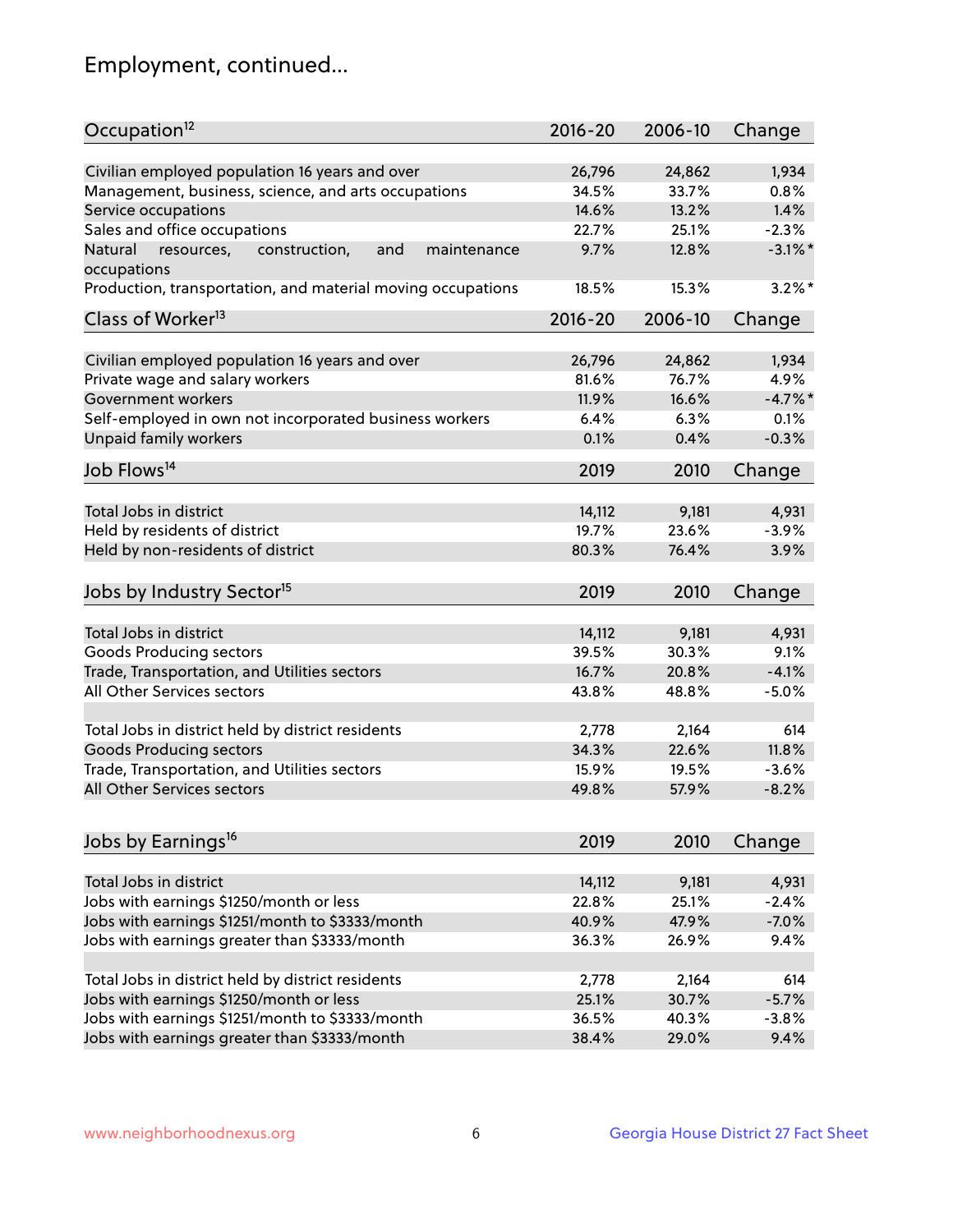## Employment, continued...

| Jobs by Age of Worker <sup>17</sup>               | 2019   | 2010  | Change  |
|---------------------------------------------------|--------|-------|---------|
|                                                   |        |       |         |
| Total Jobs in district                            | 14,112 | 9,181 | 4,931   |
| Jobs with workers age 29 or younger               | 23.7%  | 23.6% | 0.1%    |
| Jobs with workers age 30 to 54                    | 55.4%  | 60.7% | $-5.3%$ |
| Jobs with workers age 55 or older                 | 20.9%  | 15.7% | 5.2%    |
|                                                   |        |       |         |
| Total Jobs in district held by district residents | 2,778  | 2,164 | 614     |
| Jobs with workers age 29 or younger               | 22.0%  | 22.2% | $-0.2%$ |
| Jobs with workers age 30 to 54                    | 52.0%  | 58.2% | $-6.2%$ |
| Jobs with workers age 55 or older                 | 26.0%  | 19.6% | 6.4%    |

#### Education

| School Enrollment <sup>18</sup>                | $2016 - 20$ | 2006-10 | Change    |
|------------------------------------------------|-------------|---------|-----------|
|                                                |             |         |           |
| Population 3 years and over enrolled in school | 12,368      | 14,333  | $-1,964*$ |
| Nursery school, preschool                      | 4.6%        | 5.3%    | $-0.7%$   |
| Kindergarten                                   | 3.2%        | 5.1%    | $-1.9%$   |
| Elementary school (grades 1-8)                 | 47.0%       | 48.1%   | $-1.1%$   |
| High school (grades 9-12)                      | 24.0%       | 22.3%   | $1.7\%$   |
| College or graduate school                     | 21.2%       | 19.1%   | 2.1%      |
| Educational Attainment <sup>19</sup>           | $2016 - 20$ | 2006-10 | Change    |
|                                                |             |         |           |
| Population 25 years and over                   | 40,183      | 36,178  | $4,005*$  |
| Less than 9th grade                            | 5.8%        | $7.7\%$ | $-1.9%$   |
| 9th to 12th grade, no diploma                  | 9.8%        | 11.5%   | $-1.7%$   |
| High school graduate (includes equivalency)    | 29.5%       | 31.2%   | $-1.7\%$  |
| Some college, no degree                        | 23.0%       | 20.1%   | $2.8\%$ * |
| Associate's degree                             | 6.7%        | 6.5%    | 0.2%      |
| Bachelor's degree                              | 14.3%       | 13.7%   | 0.7%      |
| Graduate or professional degree                | 10.8%       | 9.2%    | $1.6\%$   |
|                                                |             |         |           |
| Percent high school graduate or higher         | 84.4%       | 80.7%   | 3.6%      |
| Percent bachelor's degree or higher            | 25.1%       | 22.8%   | 2.3%      |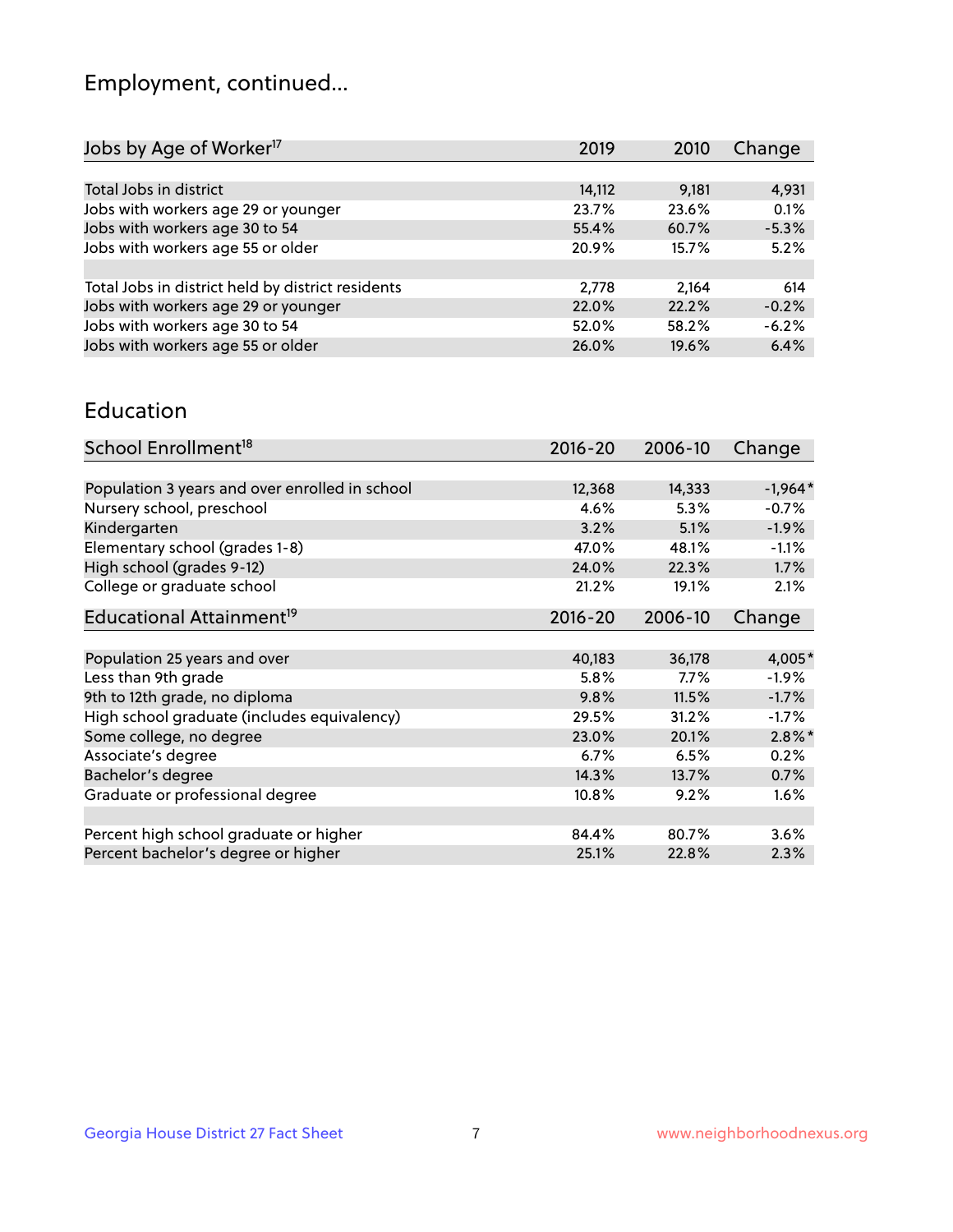## Housing

| Households by Type <sup>20</sup>                     | 2016-20 | 2006-10 | Change     |
|------------------------------------------------------|---------|---------|------------|
|                                                      |         |         |            |
| <b>Total households</b>                              | 20,673  | 20,309  | 364        |
| Family households (families)                         | 73.8%   | 75.1%   | $-1.4%$    |
| With own children under 18 years                     | 25.8%   | 31.2%   | $-5.5%$ *  |
| Married-couple family                                | 59.4%   | 58.9%   | 0.6%       |
| With own children of the householder under 18 years  | 19.7%   | 23.0%   | $-3.2\%$ * |
| Male householder, no wife present, family            | 4.2%    | 4.8%    | $-0.6%$    |
| With own children of the householder under 18 years  | 1.7%    | 2.2%    | $-0.5%$    |
| Female householder, no husband present, family       | 10.1%   | 11.5%   | $-1.3%$    |
| With own children of the householder under 18 years  | 4.3%    | 6.1%    | $-1.8%$    |
| Nonfamily households                                 | 26.2%   | 24.9%   | 1.4%       |
| Householder living alone                             | 21.8%   | 20.9%   | 0.9%       |
| 65 years and over                                    | 10.9%   | 8.1%    | $2.8\%$ *  |
|                                                      |         |         |            |
| Households with one or more people under 18 years    | 29.9%   | 34.9%   | $-4.9%$ *  |
| Households with one or more people 65 years and over | 37.1%   | 26.2%   | 10.9%*     |
|                                                      |         |         |            |
| Average household size                               | 2.72    | 2.67    | 0.05       |
| Average family size                                  | 3.17    | 3.09    | 0.08       |
|                                                      |         |         |            |
| Housing Occupancy <sup>21</sup>                      | 2016-20 | 2006-10 | Change     |
|                                                      |         |         |            |
| Total housing units                                  | 24,327  | 22,692  | $1,635*$   |
| Occupied housing units                               | 85.0%   | 89.5%   | $-4.5%$ *  |
| Vacant housing units                                 | 15.0%   | 10.5%   | 4.5%*      |
|                                                      |         |         |            |
| Homeowner vacancy rate                               | 1.7     | 1.9     | $-0.2$     |
| Rental vacancy rate                                  | 2.0     | 4.4     | $-2.4$     |
|                                                      |         |         |            |
| Units in Structure <sup>22</sup>                     | 2016-20 | 2006-10 | Change     |
|                                                      |         |         |            |
| Total housing units                                  | 24,327  | 22,692  | $1,635*$   |
| 1-unit, detached                                     | 75.0%   | 77.0%   | $-2.0%$    |
| 1-unit, attached                                     | 1.5%    | 0.8%    | 0.6%       |
| 2 units                                              | 0.7%    | 0.8%    | $-0.1%$    |
| 3 or 4 units                                         | 1.1%    | 1.1%    | 0.1%       |
| 5 to 9 units                                         | 1.1%    | 2.1%    | $-1.0%$    |
| 10 to 19 units                                       | 1.5%    | 1.5%    | 0.0%       |
| 20 or more units                                     | 5.2%    | 2.7%    | 2.6%       |
| Mobile home                                          | 13.7%   | 13.9%   | $-0.2%$    |
| Boat, RV, van, etc.                                  | 0.1%    | 0.1%    | 0.0%       |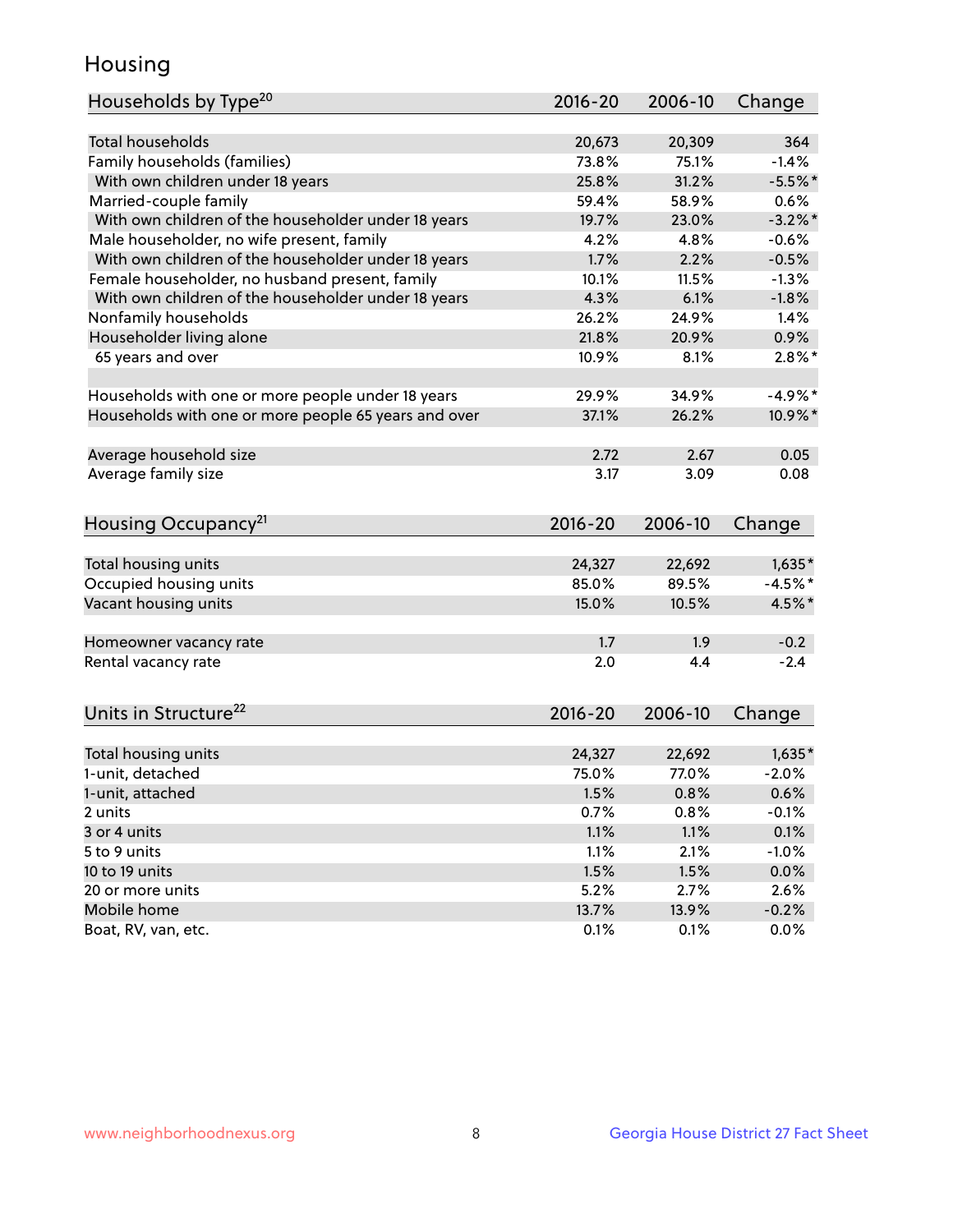## Housing, Continued...

| Year Structure Built <sup>23</sup>             | 2016-20     | 2006-10 | Change      |
|------------------------------------------------|-------------|---------|-------------|
| Total housing units                            | 24,327      | 22,692  | $1,635*$    |
| Built 2014 or later                            | 3.7%        | (X)     | (X)         |
| Built 2010 to 2013                             | 1.0%        | (X)     | (X)         |
| Built 2000 to 2009                             | 23.5%       | 21.8%   | 1.7%        |
| Built 1990 to 1999                             | 20.8%       | 23.0%   | $-2.2%$     |
| Built 1980 to 1989                             | 18.2%       | 21.7%   | $-3.5%$ *   |
| Built 1970 to 1979                             | 15.1%       | 14.2%   | 0.9%        |
| Built 1960 to 1969                             | 6.8%        | 7.4%    | $-0.7%$     |
| Built 1950 to 1959                             | 5.6%        | 6.1%    | $-0.5%$     |
| Built 1940 to 1949                             | 1.7%        | 3.1%    | $-1.4\%$ *  |
| Built 1939 or earlier                          | 3.7%        | 2.7%    | 1.0%        |
| Housing Tenure <sup>24</sup>                   | $2016 - 20$ | 2006-10 | Change      |
|                                                |             |         |             |
| Occupied housing units                         | 20,673      | 20,309  | 364         |
| Owner-occupied                                 | 73.5%       | 75.0%   | $-1.5%$     |
| Renter-occupied                                | 26.5%       | 25.0%   | 1.5%        |
| Average household size of owner-occupied unit  | 2.70        | 2.62    | 0.08        |
| Average household size of renter-occupied unit | 2.80        | 2.83    | $-0.03$     |
| Residence 1 Year Ago <sup>25</sup>             | $2016 - 20$ | 2006-10 | Change      |
| Population 1 year and over                     | 56,316      | 54,136  | 2,180       |
| Same house                                     | 87.8%       | 86.9%   | 0.8%        |
| Different house in the U.S.                    | 12.0%       | 12.8%   | $-0.8%$     |
| Same county                                    | 5.4%        | 8.8%    | $-3.4\%$ *  |
| Different county                               | 6.6%        | 4.0%    | $2.6\%$ *   |
| Same state                                     | 4.4%        | 2.4%    | $2.0\%$ *   |
| Different state                                | 2.2%        | 1.6%    | 0.6%        |
| Abroad                                         | 0.2%        | 0.3%    | $-0.1%$     |
| Value of Housing Unit <sup>26</sup>            | $2016 - 20$ | 2006-10 | Change      |
|                                                |             |         |             |
| Owner-occupied units                           | 15,191      | 15,226  | $-35$       |
| Less than \$50,000                             | 6.1%        | 6.2%    | $-0.1%$     |
| \$50,000 to \$99,999                           | 7.6%        | 10.6%   | $-2.9%$     |
| \$100,000 to \$149,999                         | 12.6%       | 18.1%   | $-5.5%$ *   |
| \$150,000 to \$199,999                         | 21.2%       | 19.7%   | 1.5%        |
| \$200,000 to \$299,999                         | 23.0%       | 19.9%   | 3.1%        |
| \$300,000 to \$499,999                         | 17.6%       | 15.6%   | 2.0%        |
| \$500,000 to \$999,999                         | 11.0%       | 7.9%    | $3.2\%$ *   |
| \$1,000,000 or more                            | 0.8%        | 2.2%    | $-1.4%$     |
| Median (dollars)                               | 210,024     | 184,793 | 25,231*     |
| Mortgage Status <sup>27</sup>                  | $2016 - 20$ | 2006-10 | Change      |
| Owner-occupied units                           | 15,191      | 15,226  | $-35$       |
| Housing units with a mortgage                  | 56.7%       | 68.1%   | $-11.3\%$ * |
| Housing units without a mortgage               | 43.3%       | 31.9%   | $11.3\%$ *  |
|                                                |             |         |             |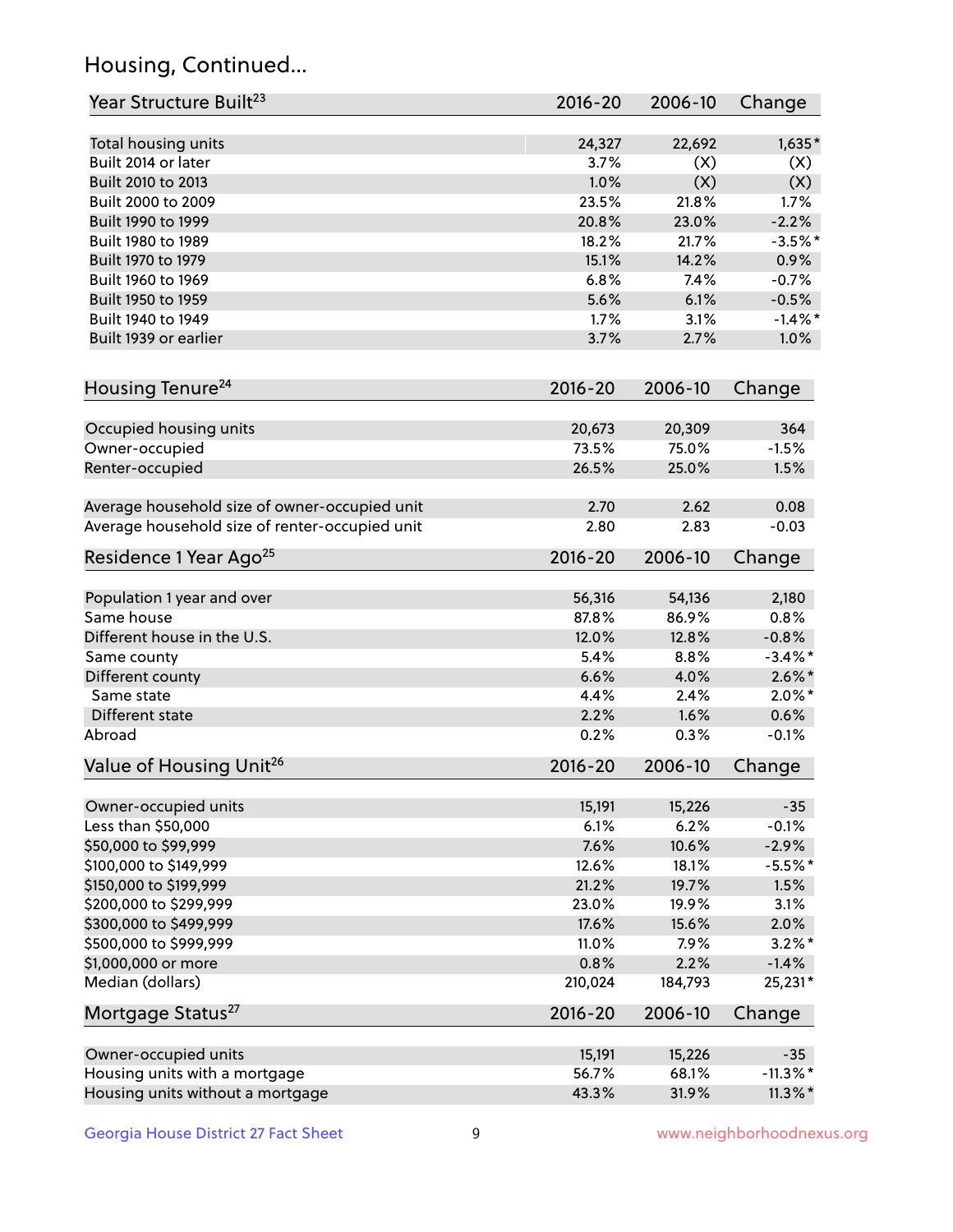## Housing, Continued...

| Selected Monthly Owner Costs <sup>28</sup>                                            | 2016-20     | 2006-10 | Change     |
|---------------------------------------------------------------------------------------|-------------|---------|------------|
| Housing units with a mortgage                                                         | 8,618       | 10,362  | $-1,745*$  |
| Less than \$300                                                                       | 0.2%        | 0.0%    | 0.2%       |
| \$300 to \$499                                                                        | 0.8%        | 1.4%    | $-0.6%$    |
| \$500 to \$999                                                                        | 18.5%       | 17.7%   | 0.8%       |
| \$1,000 to \$1,499                                                                    | 38.4%       | 35.5%   | 2.9%       |
| \$1,500 to \$1,999                                                                    | 19.6%       | 21.7%   | $-2.1%$    |
| \$2,000 to \$2,999                                                                    | 16.3%       | 16.2%   | 0.1%       |
| \$3,000 or more                                                                       | 6.0%        | 7.4%    | $-1.4%$    |
| Median (dollars)                                                                      | 1,390       | 1,425   | $-35$      |
| Housing units without a mortgage                                                      | 6,573       | 4,863   | $1,710*$   |
| Less than \$150                                                                       | 3.6%        | 5.5%    | $-1.9%$    |
| \$150 to \$249                                                                        | 12.3%       | 18.5%   | $-6.2%$    |
| \$250 to \$349                                                                        | 19.1%       | 25.0%   | $-5.9%$    |
| \$350 to \$499                                                                        | 26.0%       | 25.7%   | 0.3%       |
| \$500 to \$699                                                                        | 19.4%       | 13.8%   | 5.6%       |
| \$700 or more                                                                         | 19.6%       | 11.5%   | $8.1\%$ *  |
| Median (dollars)                                                                      | 440         | 354     | 86*        |
| Selected Monthly Owner Costs as a Percentage of<br>Household Income <sup>29</sup>     | $2016 - 20$ | 2006-10 | Change     |
| Housing units with a mortgage (excluding units where<br>SMOCAPI cannot be computed)   | 8,602       | 10,325  | $-1,724*$  |
| Less than 20.0 percent                                                                | 51.9%       | 35.7%   | $16.3\%$ * |
| 20.0 to 24.9 percent                                                                  | 13.6%       | 15.4%   | $-1.8%$    |
| 25.0 to 29.9 percent                                                                  | 10.0%       | 13.4%   | $-3.4\%$ * |
| 30.0 to 34.9 percent                                                                  | 7.0%        | 10.8%   | $-3.8\%$ * |
| 35.0 percent or more                                                                  | 17.4%       | 24.6%   | $-7.2%$ *  |
| Not computed                                                                          | 16          | 37      | $-21$      |
| Housing unit without a mortgage (excluding units where<br>SMOCAPI cannot be computed) | 6,440       | 4,776   | $1,663*$   |
| Less than 10.0 percent                                                                | 57.1%       | 44.8%   | 12.3%      |
| 10.0 to 14.9 percent                                                                  | 14.6%       | 17.7%   | $-3.0%$    |
| 15.0 to 19.9 percent                                                                  | 9.7%        | 13.5%   | $-3.8%$    |
| 20.0 to 24.9 percent                                                                  | 7.2%        | 6.2%    | 0.9%       |
| 25.0 to 29.9 percent                                                                  | 1.7%        | 5.1%    | $-3.4%$    |
| 30.0 to 34.9 percent                                                                  | 2.8%        | 1.9%    | 1.0%       |
| 35.0 percent or more                                                                  | 6.9%        | 10.8%   | $-3.9%$    |
| Not computed                                                                          | 133         | 87      | 46         |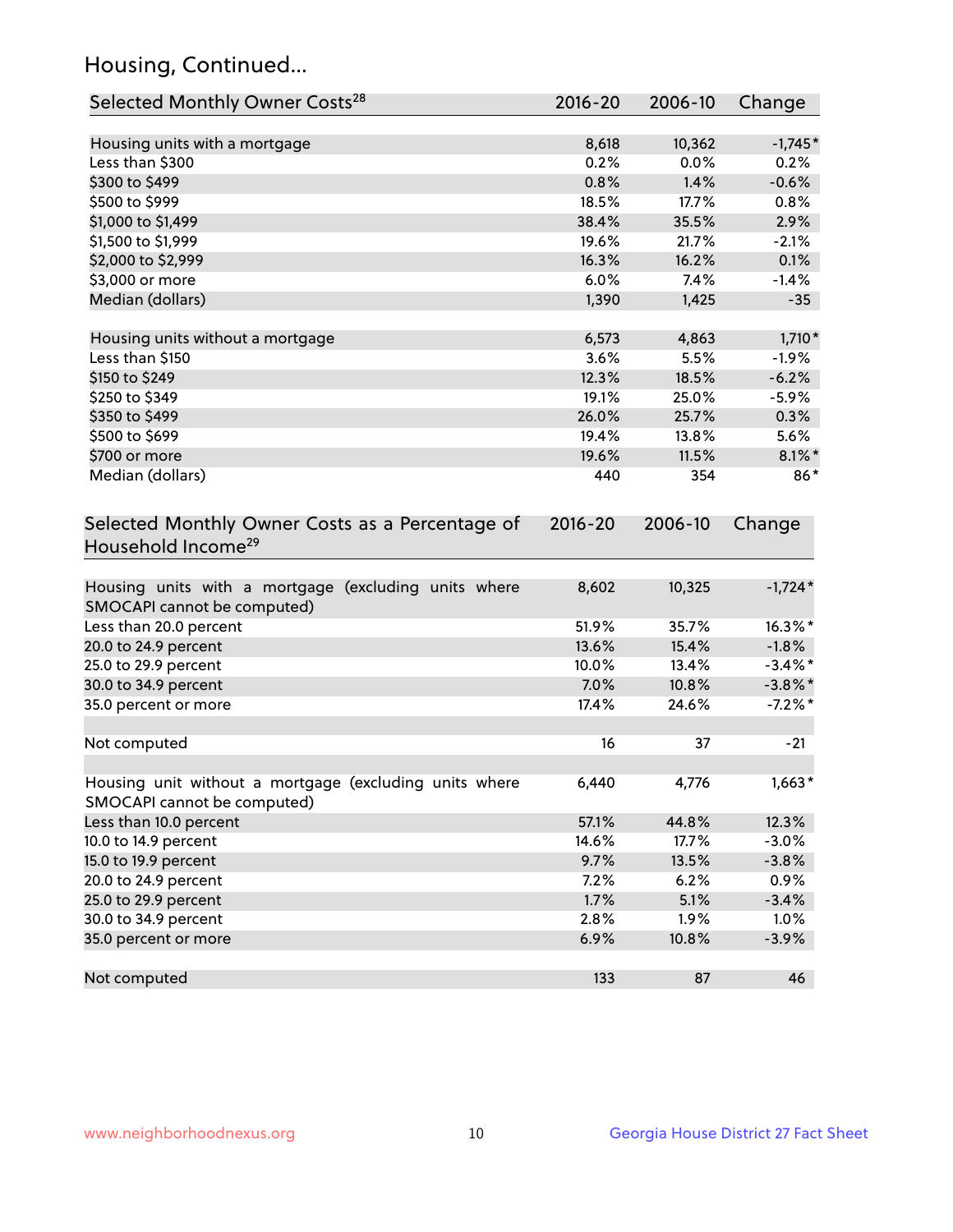## Housing, Continued...

| Gross Rent <sup>30</sup>                                     | 2016-20     | 2006-10 | Change   |
|--------------------------------------------------------------|-------------|---------|----------|
|                                                              |             |         |          |
| Occupied units paying rent                                   | 5,129       | 4,439   | 691*     |
| Less than \$200                                              | 0.2%        | 2.7%    | $-2.6%$  |
| \$200 to \$499                                               | 4.3%        | 10.3%   | $-6.0%$  |
| \$500 to \$749                                               | 17.5%       | 27.8%   | $-10.3%$ |
| \$750 to \$999                                               | 30.5%       | 29.8%   | 0.7%     |
| \$1,000 to \$1,499                                           | 31.9%       | 24.6%   | 7.3%     |
| \$1,500 to \$1,999                                           | 5.5%        | 1.1%    | 4.4%     |
| \$2,000 or more                                              | 10.2%       | 3.8%    | 6.4%     |
| Median (dollars)                                             | 983         | 919     | $64*$    |
|                                                              |             |         |          |
| No rent paid                                                 | 354         | 645     | $-291*$  |
|                                                              |             |         |          |
| Gross Rent as a Percentage of Household Income <sup>31</sup> | $2016 - 20$ | 2006-10 | Change   |

| Occupied units paying rent (excluding units where GRAPI | 5,079    | 4,341    | 738     |
|---------------------------------------------------------|----------|----------|---------|
| cannot be computed)                                     |          |          |         |
| Less than 15.0 percent                                  | 18.4%    | $11.0\%$ | $7.4\%$ |
| 15.0 to 19.9 percent                                    | 16.4%    | 14.5%    | 1.9%    |
| 20.0 to 24.9 percent                                    | $11.9\%$ | 11.6%    | 0.3%    |
| 25.0 to 29.9 percent                                    | 8.7%     | 11.8%    | $-3.1%$ |
| 30.0 to 34.9 percent                                    | 4.8%     | 6.7%     | $-1.9%$ |
| 35.0 percent or more                                    | 39.9%    | 44.5%    | $-4.5%$ |
|                                                         |          |          |         |
| Not computed                                            | 404      | 742      | $-339*$ |

## Transportation

| Commuting to Work <sup>32</sup>           | 2016-20 | 2006-10 | Change  |
|-------------------------------------------|---------|---------|---------|
|                                           |         |         |         |
| Workers 16 years and over                 | 26,382  | 24,514  | 1,868*  |
| Car, truck, or van - drove alone          | 82.3%   | 81.2%   | 1.1%    |
| Car, truck, or van - carpooled            | 10.2%   | 11.4%   | $-1.2%$ |
| Public transportation (excluding taxicab) | 0.4%    | 0.2%    | 0.1%    |
| Walked                                    | 1.5%    | 1.0%    | 0.5%    |
| Other means                               | $1.2\%$ | $1.1\%$ | 0.2%    |
| Worked at home                            | 4.5%    | 5.2%    | $-0.7%$ |
|                                           |         |         |         |
| Mean travel time to work (minutes)        | 30.0    | 26.4    | $3.6*$  |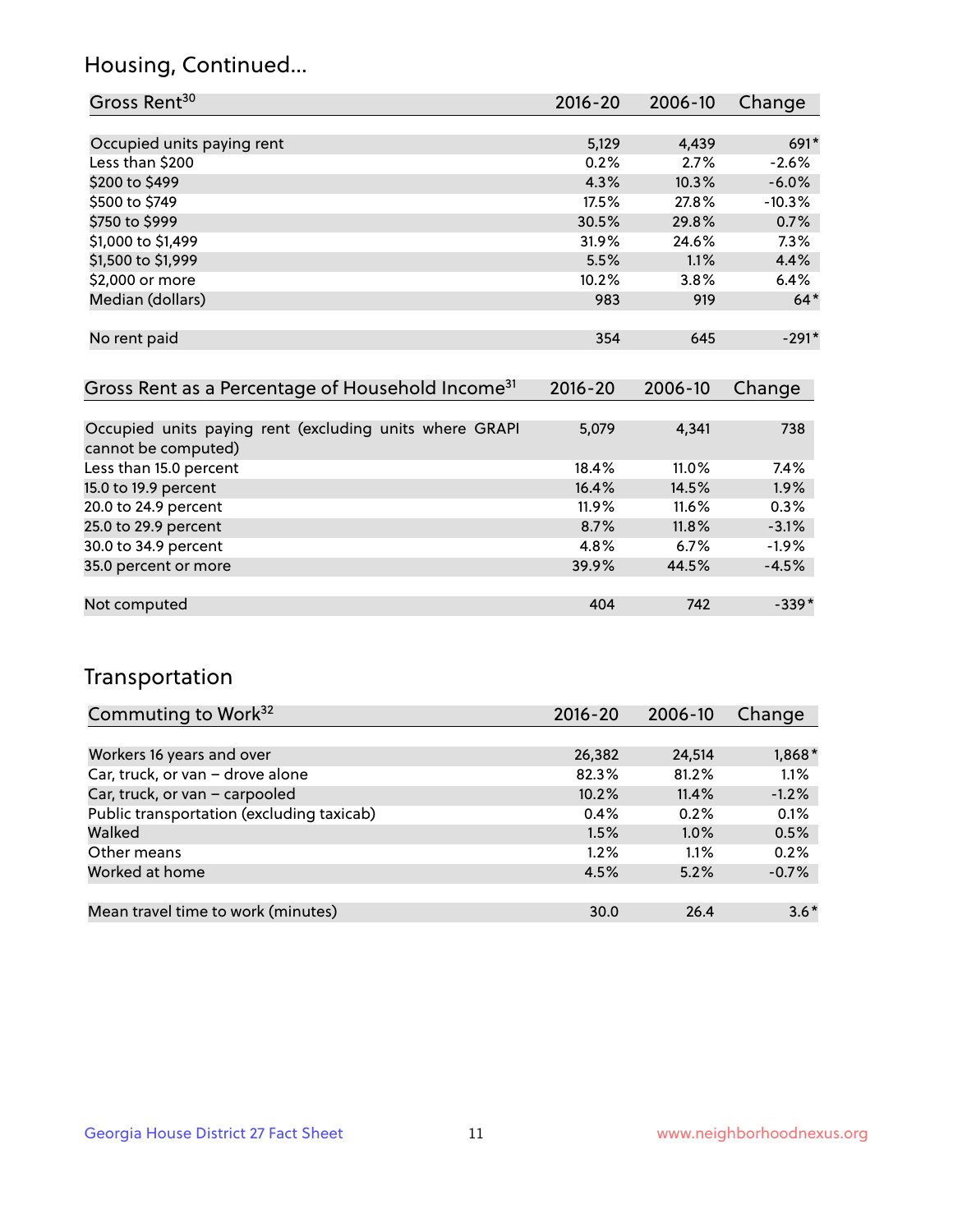## Transportation, Continued...

| Vehicles Available <sup>33</sup> | 2016-20 | 2006-10 | Change  |
|----------------------------------|---------|---------|---------|
|                                  |         |         |         |
| Occupied housing units           | 20,673  | 20,309  | 364     |
| No vehicles available            | $4.6\%$ | 4.7%    | $-0.0%$ |
| 1 vehicle available              | 24.7%   | 24.5%   | 0.2%    |
| 2 vehicles available             | 38.2%   | 40.6%   | $-2.4%$ |
| 3 or more vehicles available     | 32.5%   | 30.3%   | 2.2%    |

#### Health

| Health Insurance coverage <sup>34</sup>                 | 2016-20 |
|---------------------------------------------------------|---------|
|                                                         |         |
| Civilian Noninstitutionalized Population                | 56,442  |
| With health insurance coverage                          | 87.3%   |
| With private health insurance coverage                  | 68.0%   |
| With public health coverage                             | 34.5%   |
| No health insurance coverage                            | 12.7%   |
| Civilian Noninstitutionalized Population Under 19 years | 12,271  |
| No health insurance coverage                            | 8.3%    |
| Civilian Noninstitutionalized Population 19 to 64 years | 32,792  |
| In labor force:                                         | 25,473  |
| Employed:                                               | 24,450  |
| With health insurance coverage                          | 82.7%   |
| With private health insurance coverage                  | 80.5%   |
| With public coverage                                    | 4.3%    |
| No health insurance coverage                            | 17.3%   |
| Unemployed:                                             | 1,023   |
| With health insurance coverage                          | 66.6%   |
| With private health insurance coverage                  | 38.3%   |
| With public coverage                                    | 33.5%   |
| No health insurance coverage                            | 33.4%   |
| Not in labor force:                                     | 7,319   |
| With health insurance coverage                          | 79.1%   |
| With private health insurance coverage                  | 51.4%   |
| With public coverage                                    | 37.3%   |
| No health insurance coverage                            | 20.9%   |